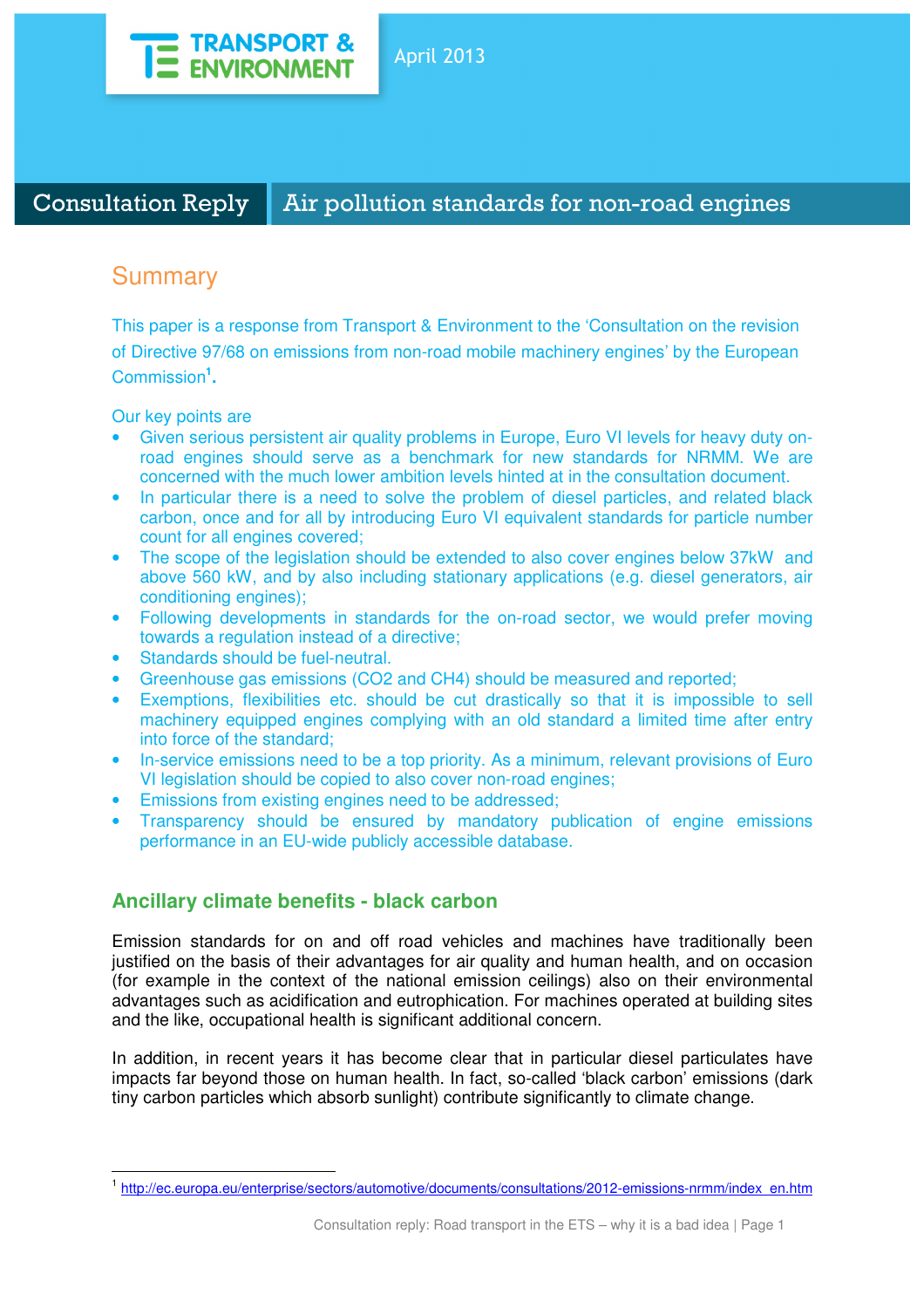By far the most comprehensive assessment on black carbon and the global climate was published in January 2013<sup>2</sup>. It concludes that 'black carbon, with a total climate forcing of +1.1 W m-2, is the second most important human emission in terms of its climate-forcing in the present-day atmosphere; only carbon dioxide is estimated to have a greater forcing.'

Part of the warming impact is caused by deposition of black carbon on snow and ice, which accelerates melting. Emissions over 40 degrees of latitude are particularly important in this respect since a large part of these emissions ends up being deposited in the arctic. See the graph below.



Black carbon emissions by latitude and source type

The graph shows that above 40 degrees latitude i.e. latitudes above which significant parts of black carbon emissions end up in the arctic region, BC emissions from off-road diesel engines (the dark purple parts) constitute a significant part of total BC emissions.

This adds to the urgency to address PM emissions from non-road diesel engines.

## **Simplification of standards**

 $\overline{a}$ 

 $2$  Bounding the role of black carbon in the climate system: A scientific assessment, Bond, T.C. et al, January 2013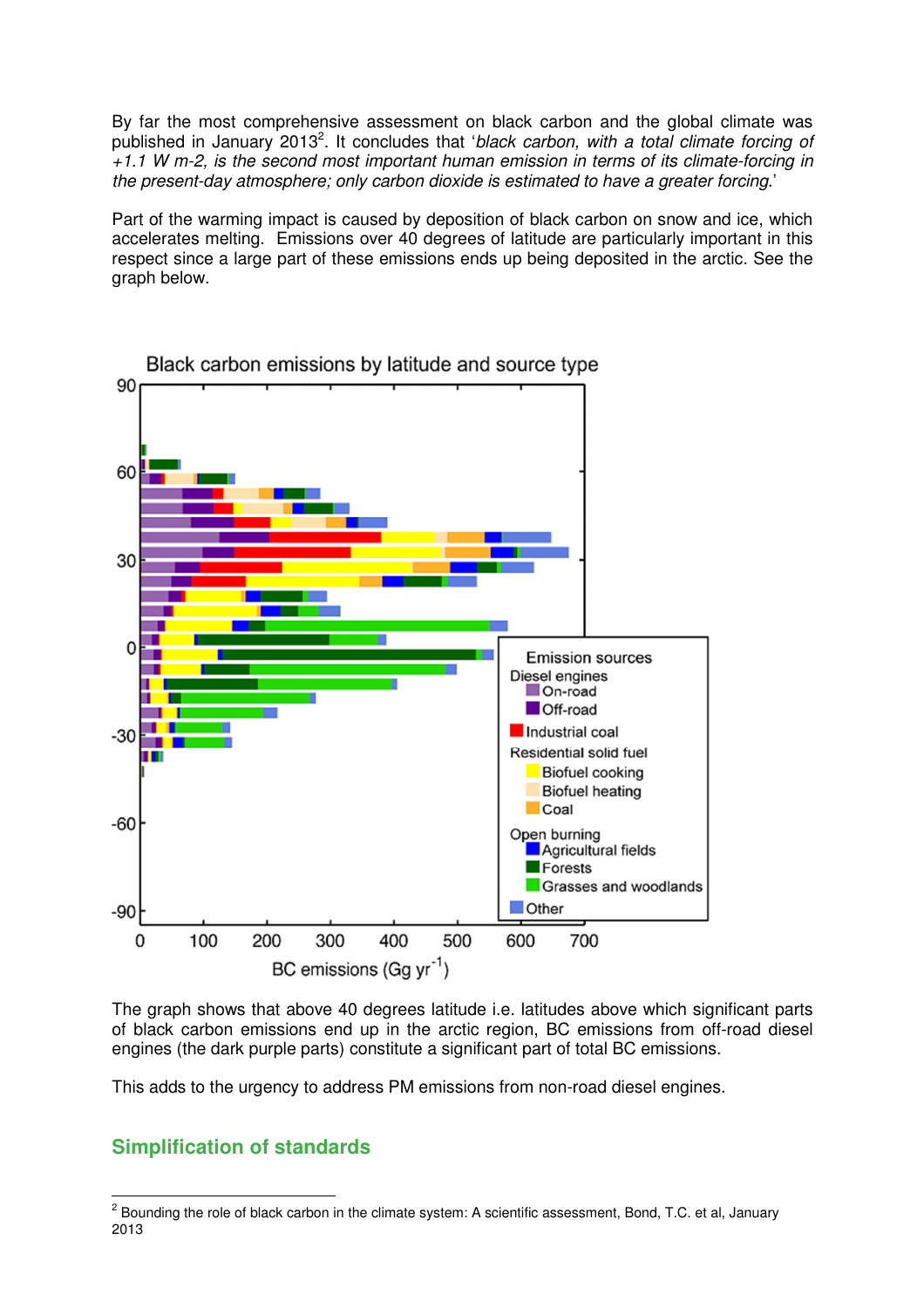Current standards for non-road engines are a difficult-to-understand patchwork. Standards per category differ without any apparent reason. Sometimes even standards for similar engines differ depending on application. For some engines Stage 4 standards do not even exist. The transition rules add dramatically to the confusion.

We would propose a drastic simplification according to the following principle:

- Use Euro VI levels as baseline standard for Stage V;
- Skip stage IV for engines for which Stage IV does not yet exist, and move straight towards Stage V;
- Scrap the upper (560kW) limit in terms of kW so that all non-road engines are covered, and extend lower (19kW) limit in line with US EPA categories;
- Make standards equal for constant and variable speed engines, as well as stationary engines;
- Make standards equal for all fuels, and make them fuel-neutral i.e. the same standards regardless of fuel used;
- Drastically cut and simplify flexibility and other transitional provisions.

There is, however, one area where current legislation is too simple because virtually nonexistent: compliance. Off cycle emissions, conformity of production, durability, and market surveillance all need drastic strengthening.

## **Euro VI standard as benchmark, rather than US EPA**

One of the key questions to be answered for this review is what the departing principles should be for setting new, Stage V, standards. For four reasons we believe that Euro VI levels offer a better point of departure than US EPA Tier 4 standards:

- First and foremost, Euro VI has a tighter particle emissions standard and, crucially, includes a particle number standards, whereas US EPA does not;
- Second, US EPA standards for locomotives, railcars and inland waterway engines are too weak. There is no environmental or cost effectiveness argumentation for weaker standards; the engines are not technologically different and not smaller;
- Third, US EPA standards for engines over 560 kW are disappointingly weak. There is no reason to give bigger engines a more relaxed standard, On the contrary, in general, the bigger the engine, the better the cost effectiveness of environmental standards;
- Finally, applying Euro VI levels would mean that manufacturers that comply with EU standards can sell anywhere in the world, giving industry operating in Europe an advantage.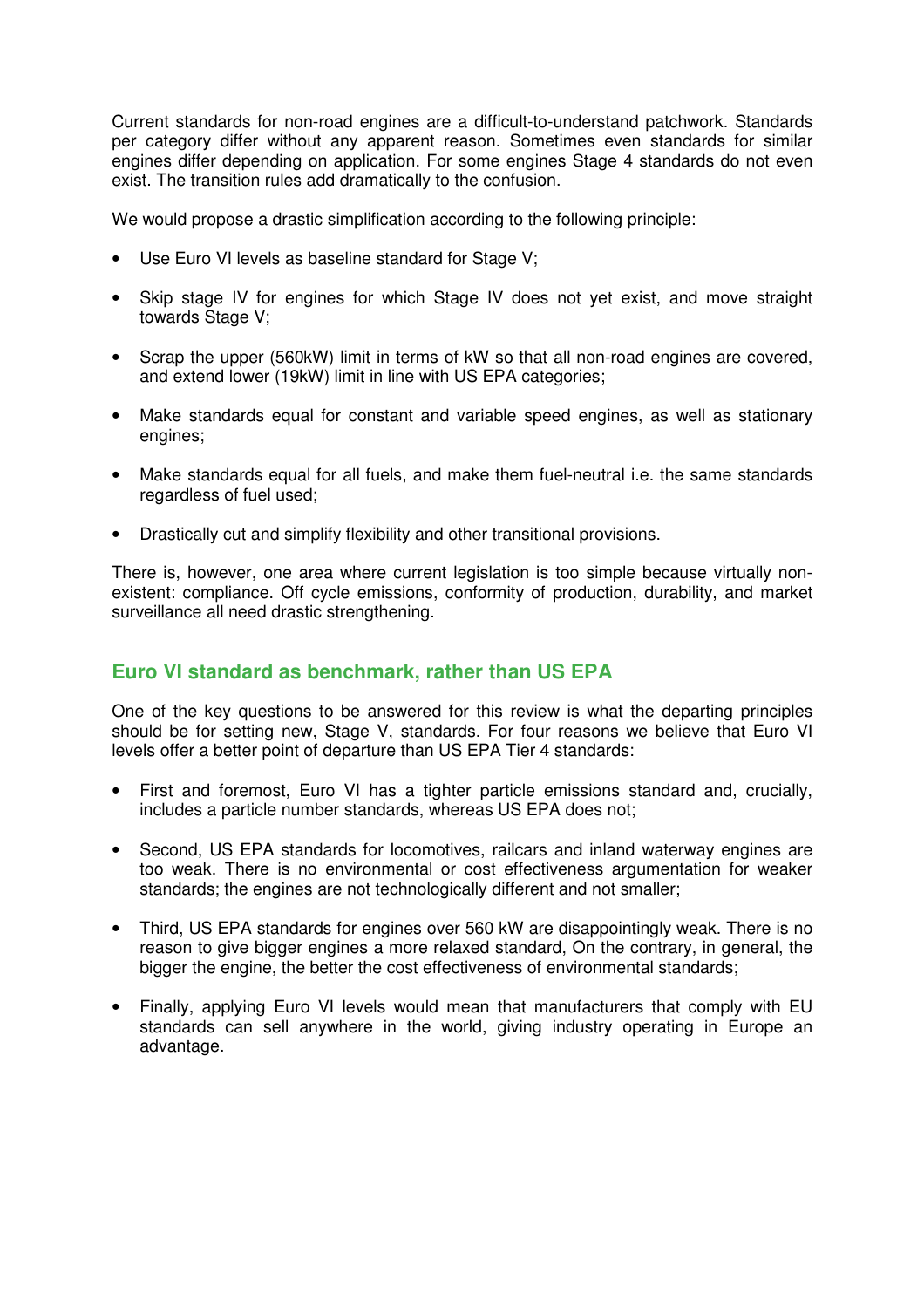The graph below illustrates the wide variation of current emission standards in place for nonroad engines, and the distance to the Euro VI standard in place for lorry engines.



\* These standards are expected to be reviewed in the next revision of the Directive **Euro VI emission limits** \*\* Euro VI limits on particulate matter include a PN limit value !

#### **Specific: the need for a PN standard**

It has become clear that the current Stage IV PM standards are inadequate. Engine manufacturers even advertise the fact that they don't need particle filters to meet the standard<sup>3</sup>.

While from a marketing point of view this might be understandable, from an environmental point of view this means that the number of particles emitted is one or two orders of magnitude higher than they could be if a closed filter were used.

There is hence an urgent need to set particle emission standards that implicitly force the use of state-of-the-art i.e. closed filters. Again, the Euro VI standard, in particular the particle number limit contained in Euro VI, does just that.

We see no reason not to include PN standards right now in the proposal for co-decision. Euro VI PN standards have proven to be feasible for lorry diesel engines. A straightforward and cost effective technical solution exists, the closed diesel particulate filter (DPF). Delaying PN standards to implementing regulations will only delay the whole process further.

In addition, from a democratic point of view, it is questionable to leave the setting of such a crucial standard to a technical committee.

 $\overline{a}$ 

<sup>&</sup>lt;sup>3</sup> Two examples: <u>http://www.perkins.com/cda/layout?m=96600&x=7&id=3470264</u>

http://www.scania.com/images/P12401EN%20Stage%204%20ready%20engines\_tcm40-302905.pdf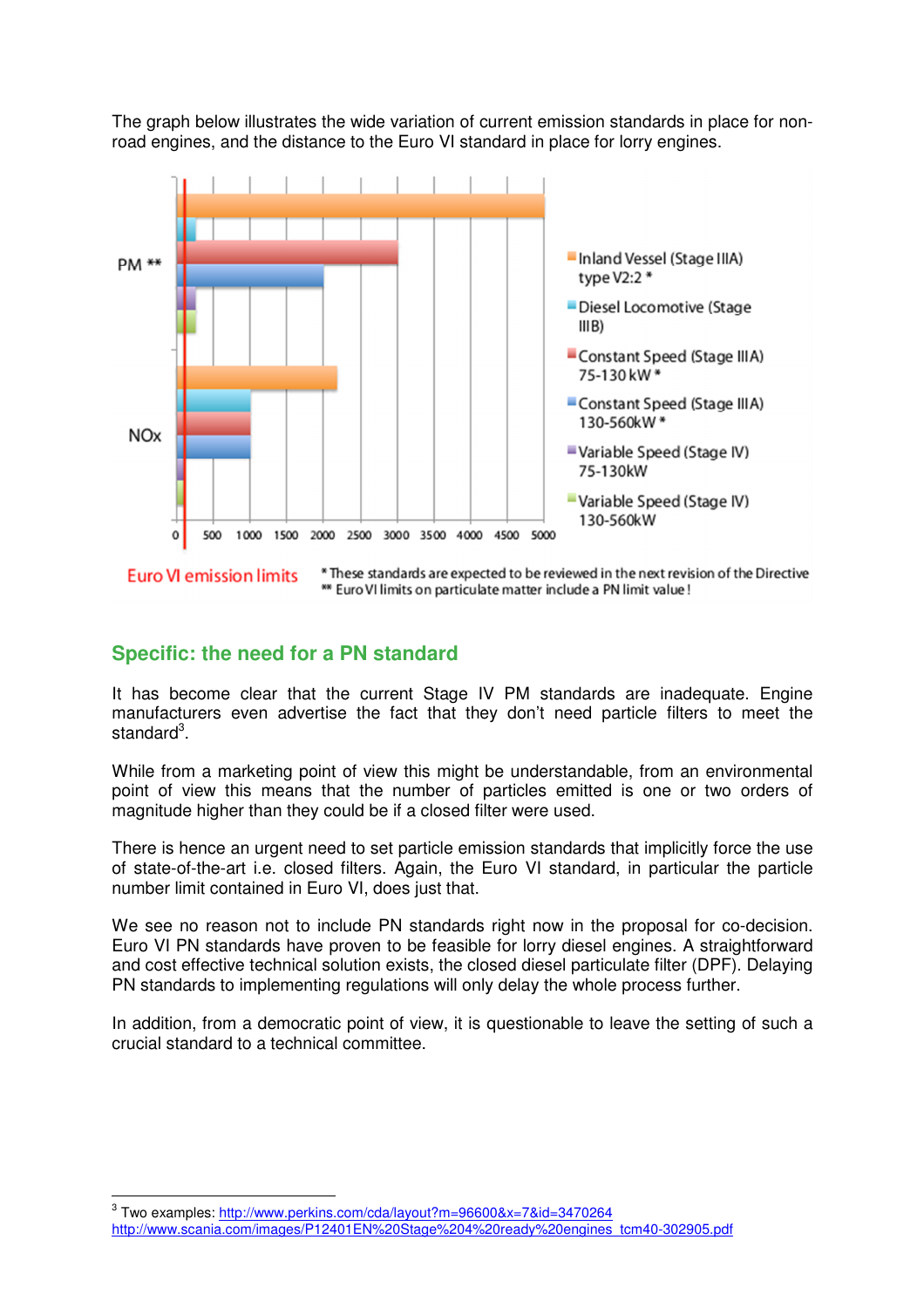## **Scope: include larger and smaller engines**

We agree that larger and smaller engines, below 19 and above 560 kW respectively, should be included.

For engines over 560 kW Euro VI–equivalent standards should apply, there is no reason to set looser standards for bigger engines.

Also, identical PN standards should apply to all engines covered, from small to large.

#### **From NRMM to NRM legislation – include stationary engines**

There is no economic or environmental reason not to include stationary engines, for example diesel generators or air conditioning systems, in the legislation. We agree with the intention to include them.

#### **Exemptions, derogations, transitions**

It is ironic that the plethora of flexibility provisions in the legislation - originally introduced for supposed economic reasons, sometimes even in the context of the crisis – is now resulting in 'unmanageable production cycles for engine manufacturers with severe economic consequences' as the consultation document puts it.

Clearly the combined impact of sell-off and flexibility provisions makes it extremely difficult to predict demand for specific engines with specific emission classifications – are customers going to use the provisions or not ? And if yes, to what extent ?

Clearly there is a need to clean-up. We support the proposals mentioned in the consultation document, in particular to introduce a hard cut-off date where all machinery sold needs to be equipped with compliant engines. We think two years is generous in that respect.

#### **Greenhouse gas emissions**

We insist that, just like is happening with Euro VI standards, greenhouse gases need to be measured under any new emission standard proposed.

This will at least have to include CO2 and CH4 (methane), given the expected wider take-up of natural gas engines. Methane is a powerful greenhouse gas and so stable that it is not converted by oxidation or three-way catalysts and should hence be addressed separately.

Measurement and publication of these emissions allows industry and public authorities to make the best-informed decision possible and gives an additional incentive to minimise these emissions too.

## **Fuel-neutral standards**

There can be no privileged treatment for any type of fuel. Standards need to be fuel-neutral, even between petrol and diesel. We believe that in the road sector, setting more lenient standards for diesel engines has been a mistake. Exemptions for specific technologies tend to grow into unintended loopholes.